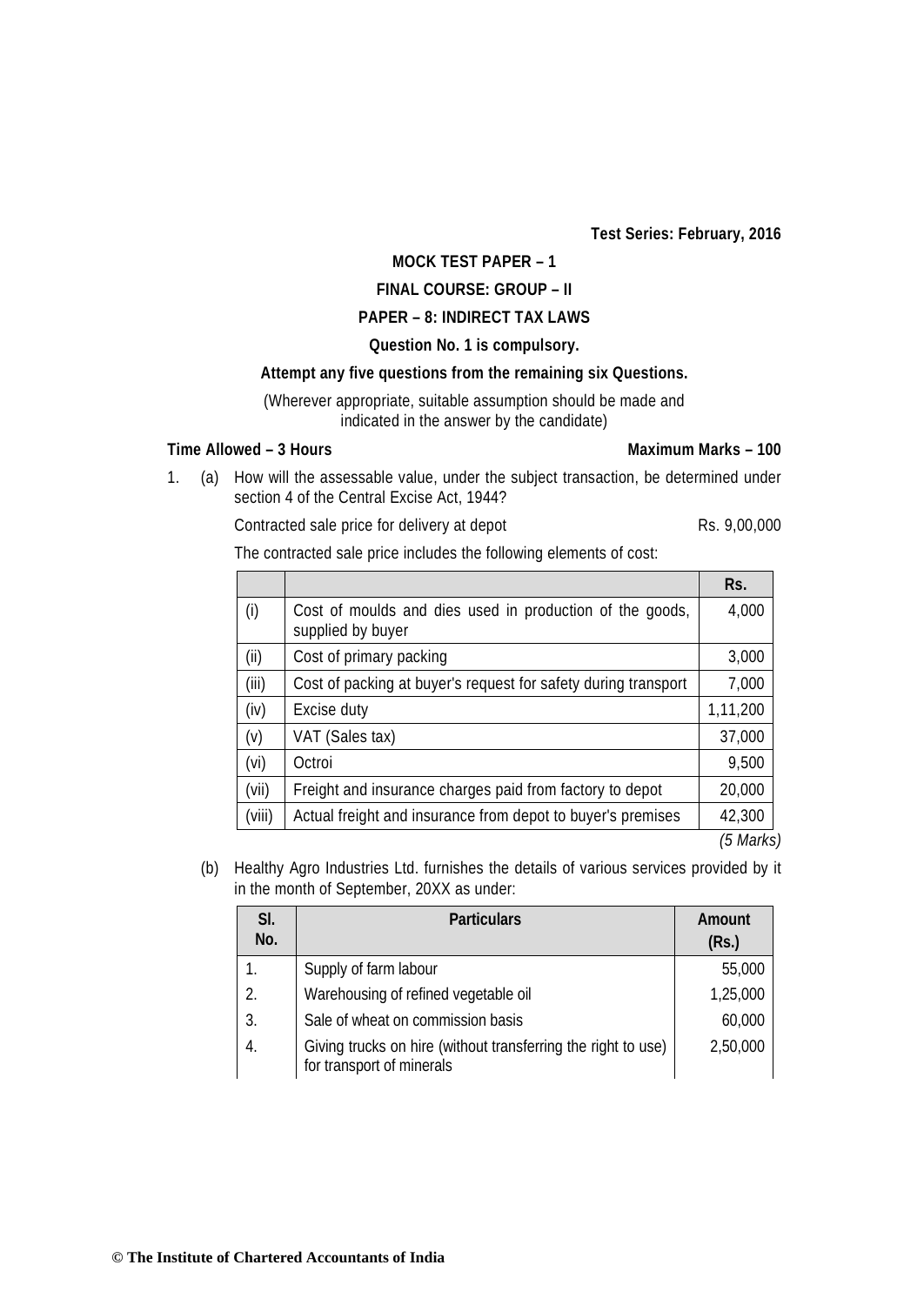| -5. | Leasing of vacant land to a stud farm                  | 30,000 |
|-----|--------------------------------------------------------|--------|
| 6.  | Renting of farmhouse for marriage and birthday parties | 45,000 |
|     | Dehusking of paddy in rice mill on job work basis      | 32,000 |

Compute the service tax liability of the company for the month of September, 20XX. Company had paid service tax of Rs. 3,18,000 during the preceding Financial Year. Service tax @ 14% has been charged separately, wherever applicable. *(10 Marks)*

(c) Compute the assessable value of the imported goods under the Customs Act, 1962 from the following information:

|                                                                            | <b>US \$</b> |
|----------------------------------------------------------------------------|--------------|
| Cost of the machine at the factory of the exporter                         | 10,000       |
| Transport charges from the factory of exporter to the port for<br>shipment | 500          |
| Handling charges paid for loading the machine in the ship                  |              |
| Buying commission paid by the importer                                     |              |
| Freight charges from exporting country to India                            |              |
| Exchange rate to be considered: $1\$ = Rs. 60                              |              |
| Actual insurance charges paid are not ascertainable                        |              |

*(5 Marks)*

2. (a) Mr. X, a service provider, has provided services valuing Rs. 1,00,00,000. Out of this, Rs. 70,00,000 are taxable output services and Rs. 30,00,000 are exempt output services. Mr. X has opted not to maintain separate inventory and accounts for dutiable and exempt services. Instead, he has decided to pay prescribed amount on value of exempt output services as per rule 6(3)(i) of CCR, 2004.

> Service tax paid on his input services is Rs. 6,00,000. Calculate the total amount payable including service tax by Mr. X in cash. *(4 Marks)*

(b) PQR Services Ltd. was liable to make e-payment of service tax of Rs. 6,00,000 for the month of January, 20XX. However, it deposited the tax on 15.08.20XX. Compute the amount of interest payable by PQR Services Ltd. under section 75 of the Finance Act, 1994. The value of taxable services provided by it during the preceding financial year was Rs. 55.40 lakh.

 What would be the amount of interest payable by PQR Services Ltd. if the value of services provided by it during the last financial year was Rs. 80.90 lakh? *(8 Marks)*

- (c) With reference to section 61 of the Customs Act, 1962, comment on the validity of the following statements:
	- (i) Goods, other than capital goods, intended for use in any hundred per cent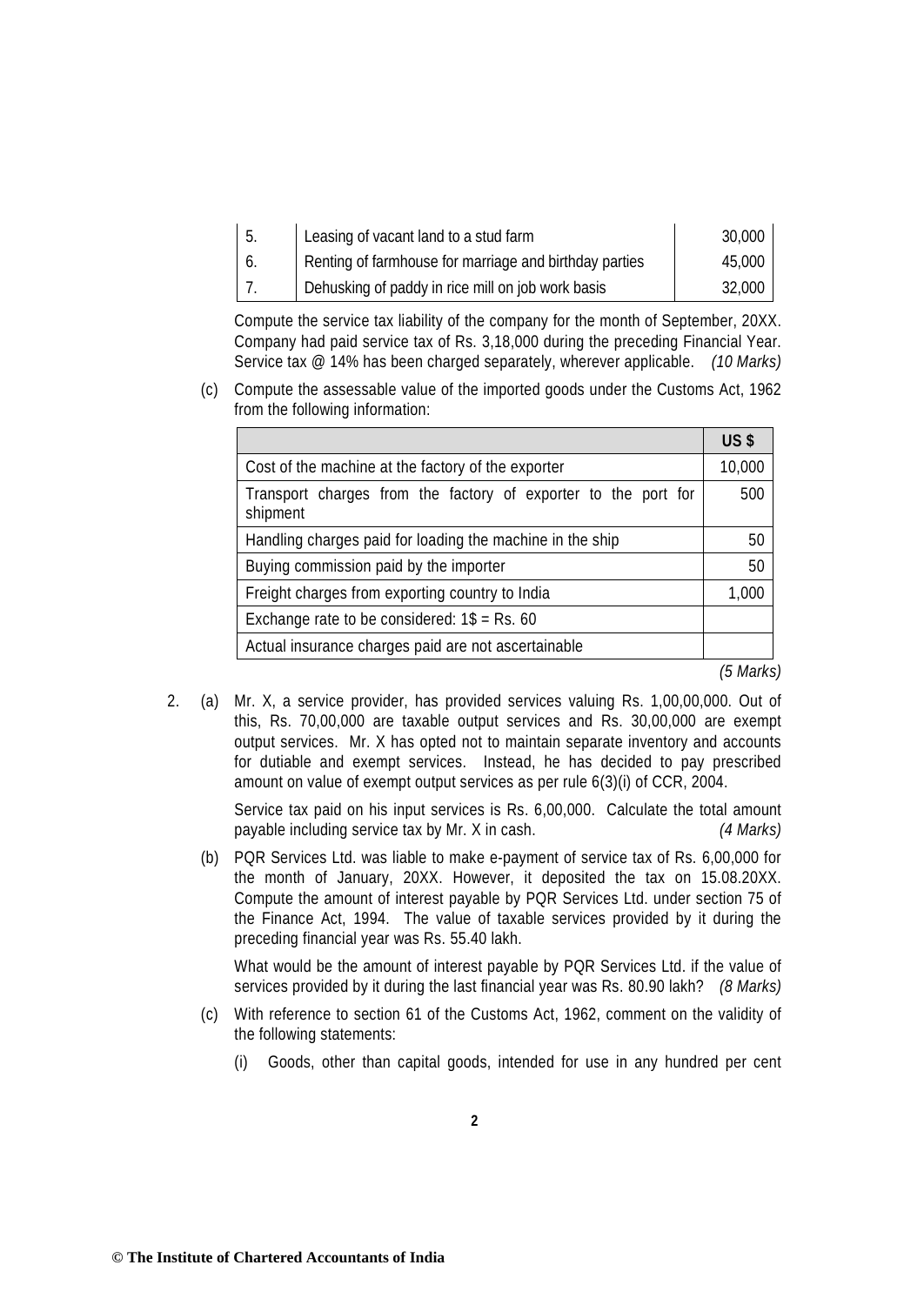export-oriented undertaking, can be warehoused till the expiry of five years.

- (ii) Interest free period of ninety (90) days under section 61(2)(ii) in respect of warehoused goods (not intended for being used in 100% EOU) commences from the date on which an into-bond bill of entry in respect of such goods is presented. *(4 Marks)*
- 3. (a) Sentik Ltd. manufactures a product known as "MICEL" which is used for killing lice in human hair. Sentik Ltd classifies their product under Tariff sub-heading 3808.10 as an insecticide. However, the Central Excise Officer is of the view that the product is classifiable under Tariff subheading 3003.10 as a medicament as it has therapeutic and prophylactic properties.

 Sentik Ltd.'s claim is supported by the reports of chemical examiners and the Department of Dermatology & Venereology, which confirm that "MICEL" is an insecticide. Further, various statements of dealers also confirm that in the market, the product is considered to be an insecticide. The claim of the central excise officer is substantiated by the fact that Chapter Note 1(c) of Chapter 38 indicates that Chapter 38 would not cover "Medicaments under Heading No. 3003 or 3004". Chapter Heading 2(i) of Chapter 30 defines "Medicament", inter alia, as a product comprising of two or more constituents which have been mixed or compounded together for therapeutic or prophylactic use.

Give your opinion on the issue with the help of decided case laws, if any. *(4 Marks)*

(b) Karam Constructions was a construction company rendering services under the category of "construction of residential complex service" and was paying the service tax in accordance with the Finance Act, 1994. They undertook certain construction work on behalf of a trust and paid the service tax, but did not collect such service tax from the trust. However, later they filed refund claim for the service tax so paid contending that they were not actually liable to pay service tax as it was exempt.

 Although Department did not dispute the fact that service tax was exempted in the instant case, it nevertheless rejected the refund claim on the ground that the refund application filed by the assessee was beyond the limitation period as stated in section 11B of the Central Excise Act, 1944.

 Is the Department correct in rejecting the refund claim? Substantiate your answer with the help of a decided case law, if any. *(8 Marks)* 

(c) Two trucks are intercepted by the Customs Department. The officers of the Customs Department conduct search of the vehicle in the presence of witnesses and it is found that one of the trucks has a secret compartment and 175 Kgs. of heroine and 39 Kgs. of opium of foreign origin are concealed in that chamber. During the course of investigation, the statement of 'M', the registered owner of the vehicle, is taken under section 108 of the Customs Act and 15 witnesses are examined. However, 'M' completely denies his culpability in the crime. He contends that though the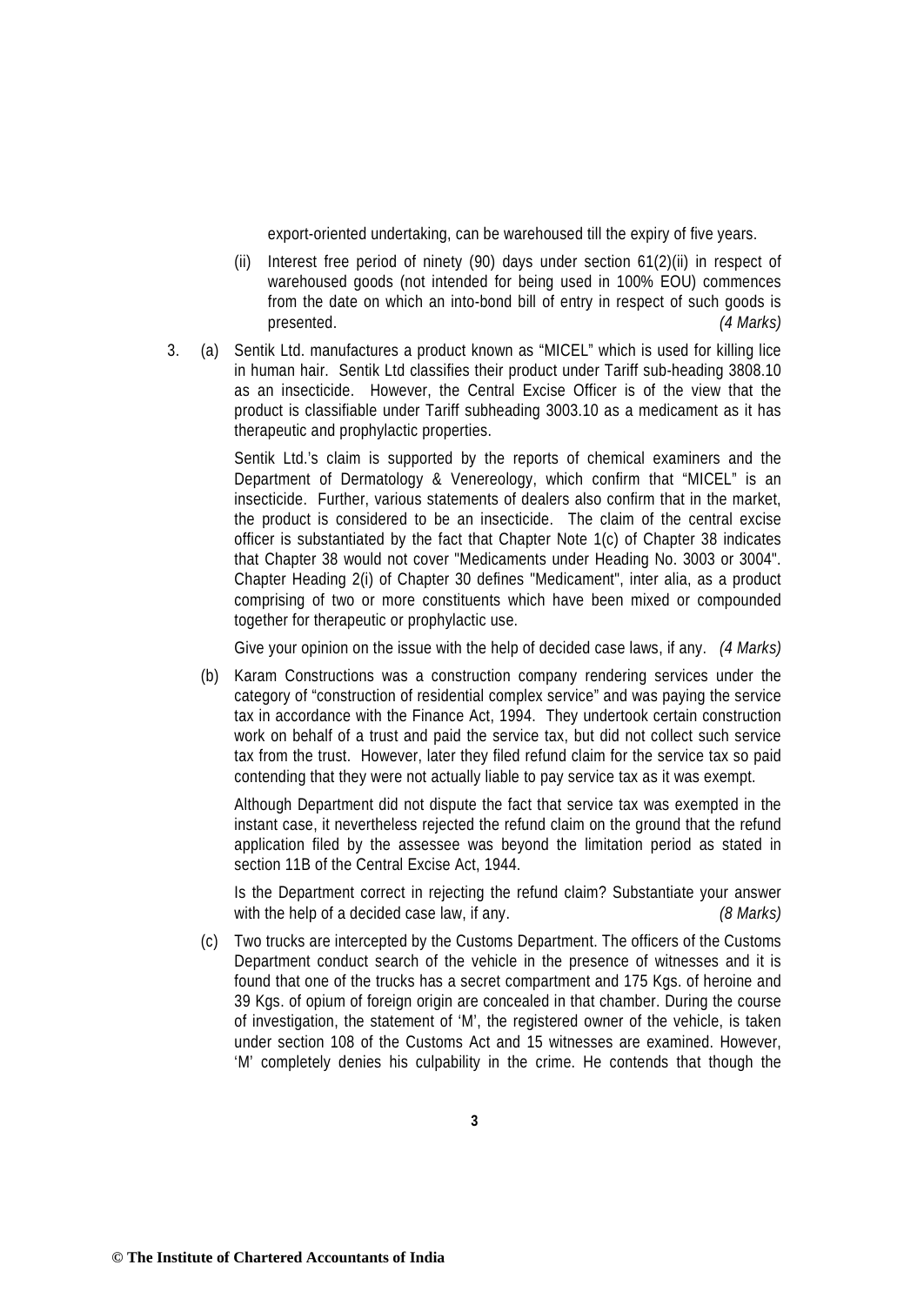vehicle is registered in his name but he has sold the truck much before the contraband goods are recovered therefrom.

You are required to examine the situation with the help of case law, if any. *(4 Marks)*

- 4. (a) State briefly as to who can make an application for "advance ruling" under section 23A of the Central Excise Act, 1944? *(4 Marks)*
	- (b) Comment on the applicability of service tax in the following independent cases:
		- (i) Service provided by way of repair or maintenance of an aircraft owned by a State Government.
		- (ii) Transport of milk, agricultural produce, chemical fertilizers and newspaper registered with the Registrar of Newspapers by a goods transport agency in a goods carriage.
		- (iii) Transportation of petroleum and petroleum products and household effects by railways.
		- (iv) Transportation of postal mails and mail bags by a vessel. *(8 Marks)*
	- (c) An importer imports goods from USA, but does not clear such goods from the port within the prescribed period of 30 days. Resultantly, the imported goods are sold under the Customs Act, 1962 and sale proceeds applied for specified purposes as per section 150 of the Customs Act. Explain how will the balance of sale proceeds (left after being applied for the specified purposes) be disposed? *(4 Marks)*
- 5. (a) What is the criteria for selection of assessees under Excise Audit 2000? *(4 Marks)*
	- (b) With reference to Place of Provision of Service (PoPS) Rules, answer the following question:
		- (i) A movie-on-demand is provided as on-board entertainment during the Bangalore-Delhi leg of a Singapore-Bangalore-Delhi flight against a charge of Rs. 500 per passenger in addition to the fare of Rs. 25,000 per passenger. What will be the place of provision of service in this case? Will your answer change, if the above service is provided on a Delhi-Bangalore-Singapore-Malaysia flight during the Singapore-Malaysia leg?
		- (ii) Mr. Samir has a permanent residence at Ahmedabad. He has a savings bank account with Ahmedabad Branch of Safe and Sound Bank. On April 1, 2013, Mr. Samir opened a safe deposit locker with the Ahmedabad Branch of Safe and Sound Bank. Mr. Samir went to USA for official work in December, 2013 and has been residing there since then. Mr. Samir contends that since he is a non-resident during the year 2014-15 in terms of the Income-tax Act, service tax cannot be levied on the locker fee charged by Safe and Sound Bank for the year 2014-15.

Examine the correctness of the contention of Mr. Samir. *(8 Marks)*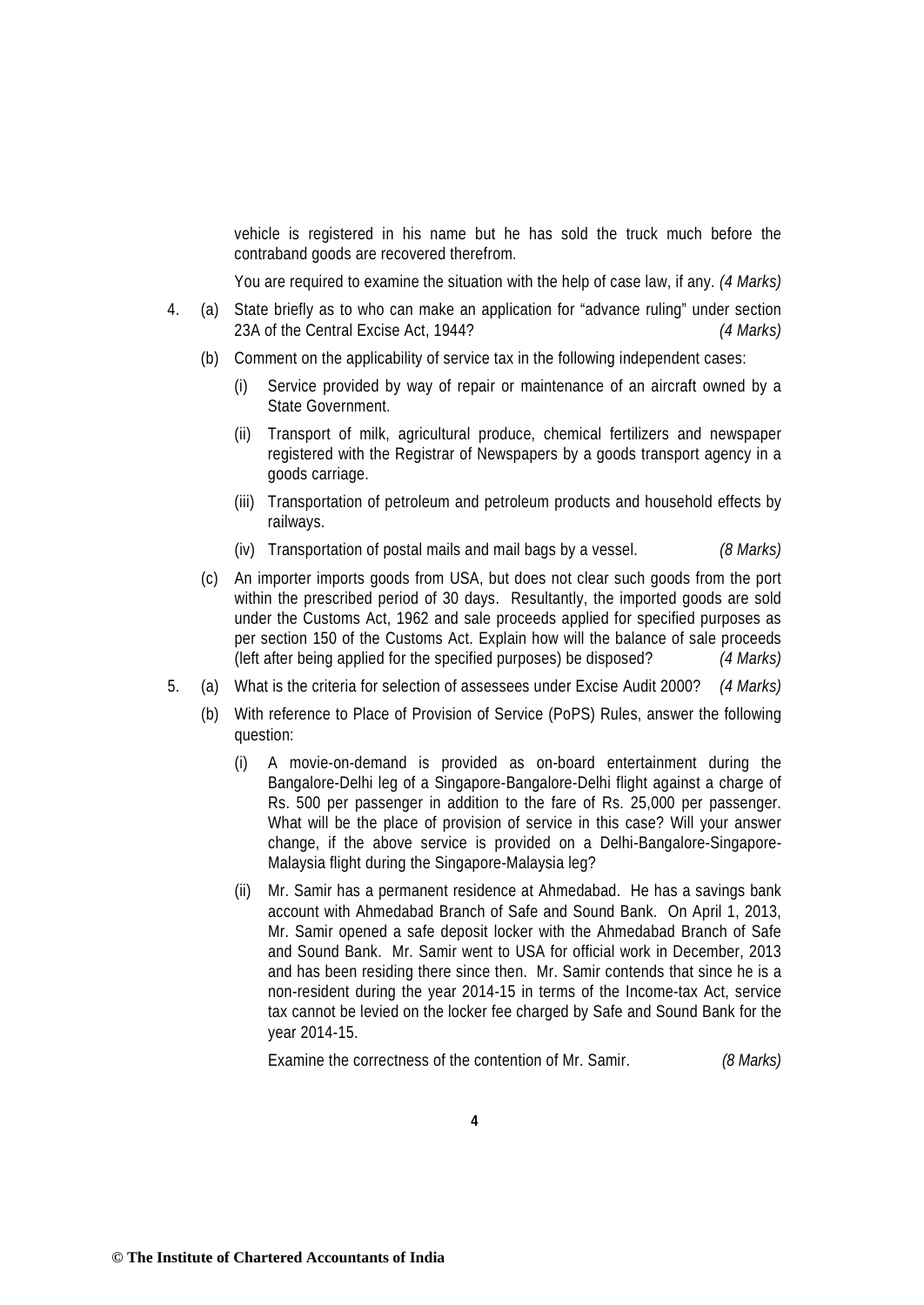- (c) Mr. Ravan and his wife (non-tourist Indian passengers) are returning from Dubai to India after staying there for a period of two years. They wish to bring gold jewellery purchased from Dubai. Please enumerate provisions of Customs Laws for jewellery allowance in their case. *(4 Marks)*
- 6. (a) Records seized by Department during investigation but not relied upon in the show cause notice should be returned within 30 days of issue of show cause notice. Explain the validity of the said statement with reference to the Central Excise Law, as amended. *(4 Marks)*

Or

 Which exporters are eligible for the facility of export warehousing under the central excise law? *(4 Marks)*

(b) Aman Life Insurance Company Ltd. (ALICL) has started its operations in the year 2014-15. During the year 2014-15, Aman Life Insurance Company Ltd. (ALICL) has charged gross premium of Rs. 180 lakh from policy holders with respect to life insurance policies; out of which Rs. 100 lakh have been allocated for investment on behalf of the policy holders.

Compute the service tax liability of ALICL for the year 2014-15 under rule 6(7A) of the Service Tax Rules, 1994:

- (i) if the amount allocated for investment has been intimated by ALICL to policy holders at the time of providing service.
- (ii) if the amount allocated for investment has not been intimated by ALICL to policy holders at the time of providing of service.
- (iii) if the gross premium charged by ALICL from policy holders is only towards risk cover.

**Note:** ALICL has not opted for small service provider's exemption available under *Notification No. 33/2012 ST dated 20.06.2012. (8 Marks)*

- (c) Mention the reward scheme provided under FTP which aims to compensate infrastructural inefficiencies and associated costs involved in the export of products produced in India. Discuss the basis of computation of reward under said scheme. How can the duty scrips issued under the Scheme be utilized? *(4 Marks)*
- 7. (a) Board circulars are binding on the Supreme Court and High Court. Discuss the validity of the statement. *(4 Marks)*
	- (b) (i) XYZ Ltd. failed to discharge its service tax on due date, but paid both service tax and interest for delayed payment under section 73(3) of Finance Act, 1994 before issue of show cause notice. Subsequently, the Department initiated penal proceedings against XYZ Ltd. for recovery of penalty under section 76 for failure to pay service tax.